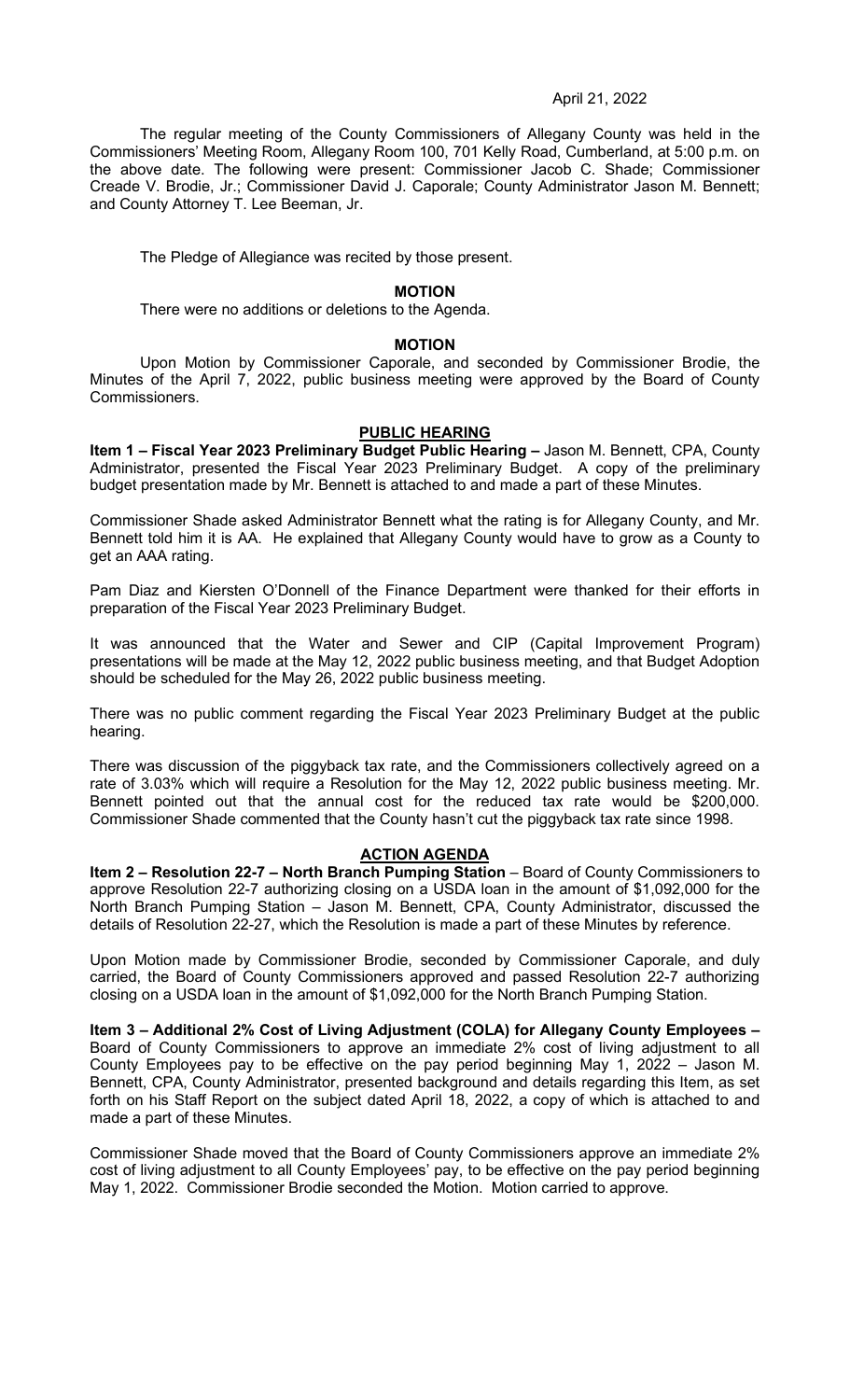# **CONSENT AGENDA**

#### As recommended by the County Administrator

Upon Motion by Commissioner Caporale, seconded by Commissioner Brodie, and Motion carried, the Board of County Commissioners approved and adopted Items 4, 6, 9, 10, and 11 of the Consent Agenda as recommended by the County Administrator.

The Board of County Commissioners discussed Item 5 - Emergency Rental Assistance Program 2 Homelessness Solutions Program Grant Agreement, during which discussion Commissioner Shade said that he intended to vote "no" on this Item. Commissioner Caporale asked that Item 5 be tabled.

The Board of County Commissioners also discussed Item 7 - Supply of Allegany County Waterline Piping Project Award and Item 8 - Supply of Allegany County Waterline Construction Materials Project Award. Commissioner Brodie said that he wanted both Items tabled.

**Item 4 – Scattered Sites Housing Program –** Board of County Commissioners accepted the offer of \$43,000 from Romeo Flores, Gaithersburg, Maryland, to purchase the property know as 629 Bedford Street, Cumberland, Maryland, Property Tax Account Number 23-013150, and authorized the President of the County Commissioners to sign the closing documents and the deed for the sale of the property.

**Item 5 – Emergency Rental Assistance Program 2 Homelessness Solutions Program Grant Agreement –** Board of County Commissioners to authorize the President of the County Commissioners to sign an ERAP 2 Homelessness Solutions Program Grant Agreement accepting an allocation of \$850,000 in Emergency Rental Assistance on behalf of the Human Resources Development Commission, and Allegany County Department of Social Services. Further, the Board of County Commissioners to authorize the President to sign the sub-recipient agreements with each of these organizations for the administration of the Grant.

**Upon Motion made by Commissioner Brodie, and seconded by Commissioner Caporale, the Board of County Commissioners agreed to table Item 5 to a future public business meeting.** 

**Item 6 – Agreement with BBUM Promotions, LLC for Fairgrounds Racetrack –** Board of County Commissioners entered into an agreement with BBUM Promotions, LLC, to operate and promote dirt track racing at the Allegany County Fairgrounds in accordance with the conditions set forth in the agreement.

**Item 7 – Supply of Allegany County Waterline Piping Project Award –** Board of County Commissioners to approve the award for the Allegany County Waterline Piping project to Core & Main, LP, Martinsburg, West Virginia, in the amount of \$272,059, and authorize the County Commissioners to sign the required project documents.

**Item 8 – Supply of Allegany County Waterline Construction Materials Project Award –** Board of County Commissioners to approve the award for the Allegany County Waterline Construction Materials project to Core & Main, LP, Martinsburg, West Virginia, in the amount of \$167,385, and authorize the County Commissioners to sign the required project documents.

**Upon Motion made by Commissioner Caporale, and seconded by Commissioner Brodie, the Board of County Commissioners agreed to table Items 7 and 8 to a future public business meeting.** 

**Item 9 – Bowling Green/Cresaptown Sewer Replacement and Point Repair Project Request Permission to Advertise –** Board of County Commissioners authorized the Department of Public Works to advertise the Bowling Green/Cresaptown Sewer Replacement and Point Repair Project on the County's website and in the Cumberland Times News.

**Item 10 – Bowling Green/Cresaptown/Frostburg/Barrelville Sewer Re-Lining Project Request Permission to Advertise –** Board of County Commissioners authorized the Department of Public Works to advertise the Bowling Green/Cresaptown/Frostburg/Barrelville Sewer Re-Lining Project on the County's website and in the Cumberland Times News.

**Item 11 – Resolution 22-6 – Rules & Regulations Governing Employees of Allegany County, Maryland Amendments –** Board of County Commissioners approved Resolution 22-6, the amendments to the Rules & Regulations Governing Employees of Allegany County, Maryland.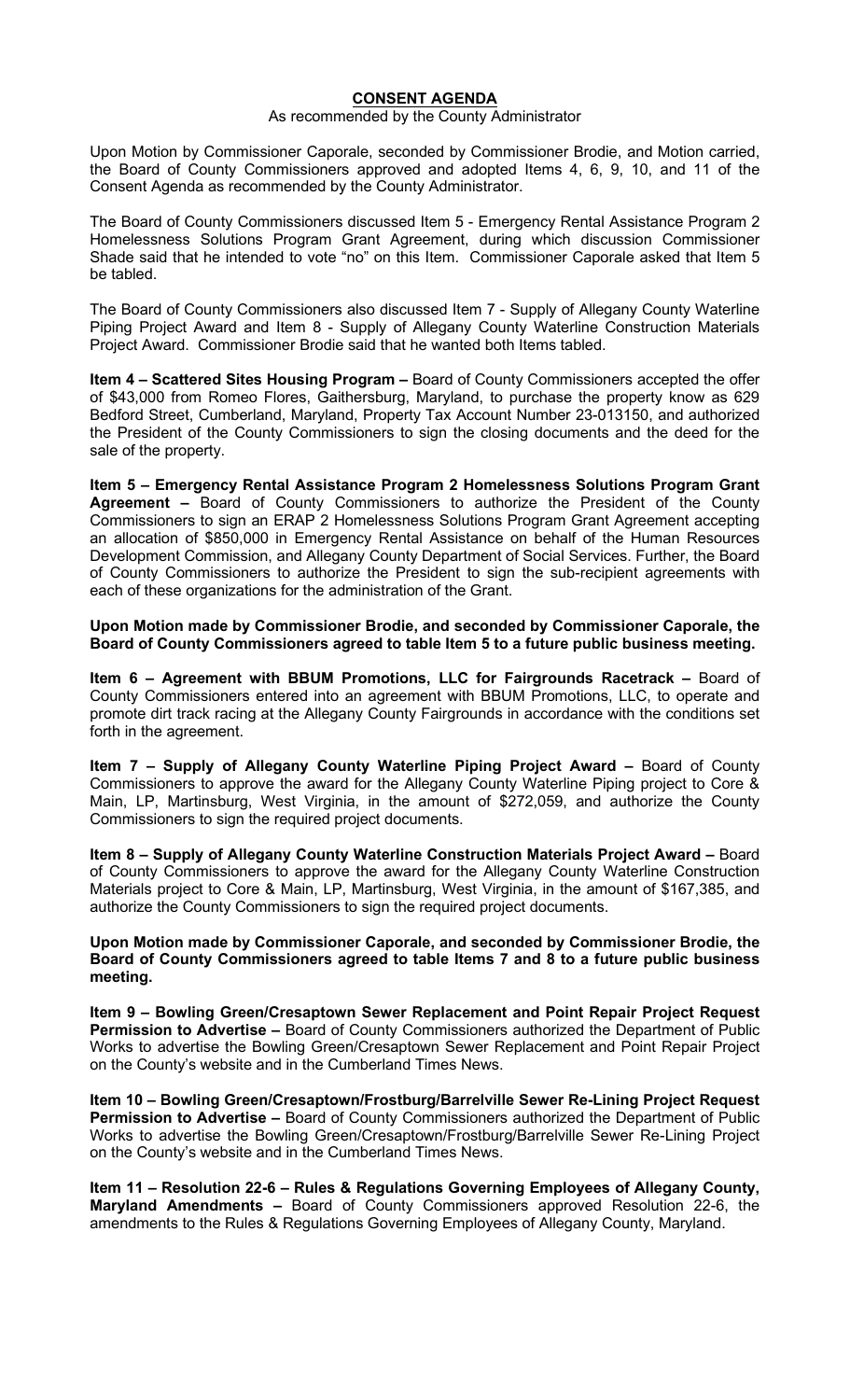**Commissioners' statements, comments, recognition –**

**Commissioner Creade Brodie** had no further comments to make at this evening's meeting.

**Commissioner David Caporale** had no further comments to make at this evening's meeting.

**Commissioner Jacob Shade** thanked the Finance Department.

**Constituents –** In order of sign-up sheet –

**Ms. Ellen Arnone** talked about the Coal Miner Memorial for the Trail in Frostburg. She asked the County Commissioners for their assistance to meet the costs of this Memorial. Ms. Arnone read a prepared statement, and informational booklets were handed out.

Commissioner Brodie moved that an Item 12 be added to the Consent Agenda for this evening's meeting, and that \$25,000 in ARPA funds be given to the Coal Miner Memorial project. Commissioner Caporale seconded the Motion. Motion carried to approve the distribution of \$25,000 in ARPA funds to the Coal Miner Memorial project.

# **Reminders/Upcoming Meetings –**

**Next Public Business Meeting –** Thursday, May 12, 2022, 5:00 p.m.

# **ADJOURNMENT:**

There being no further business to come to the attention of the Board, the meeting was adjourned at 5:50 p.m.

> $\overline{\phantom{a}}$  , which is a set of the set of the set of the set of the set of the set of the set of the set of the set of the set of the set of the set of the set of the set of the set of the set of the set of the set of th Jacob C. Shade, President

True Copy Attest:

\_\_\_\_\_\_\_\_\_\_\_\_\_\_\_\_\_\_\_\_\_\_\_\_\_\_\_ Cynthia A. Young Recording Secretary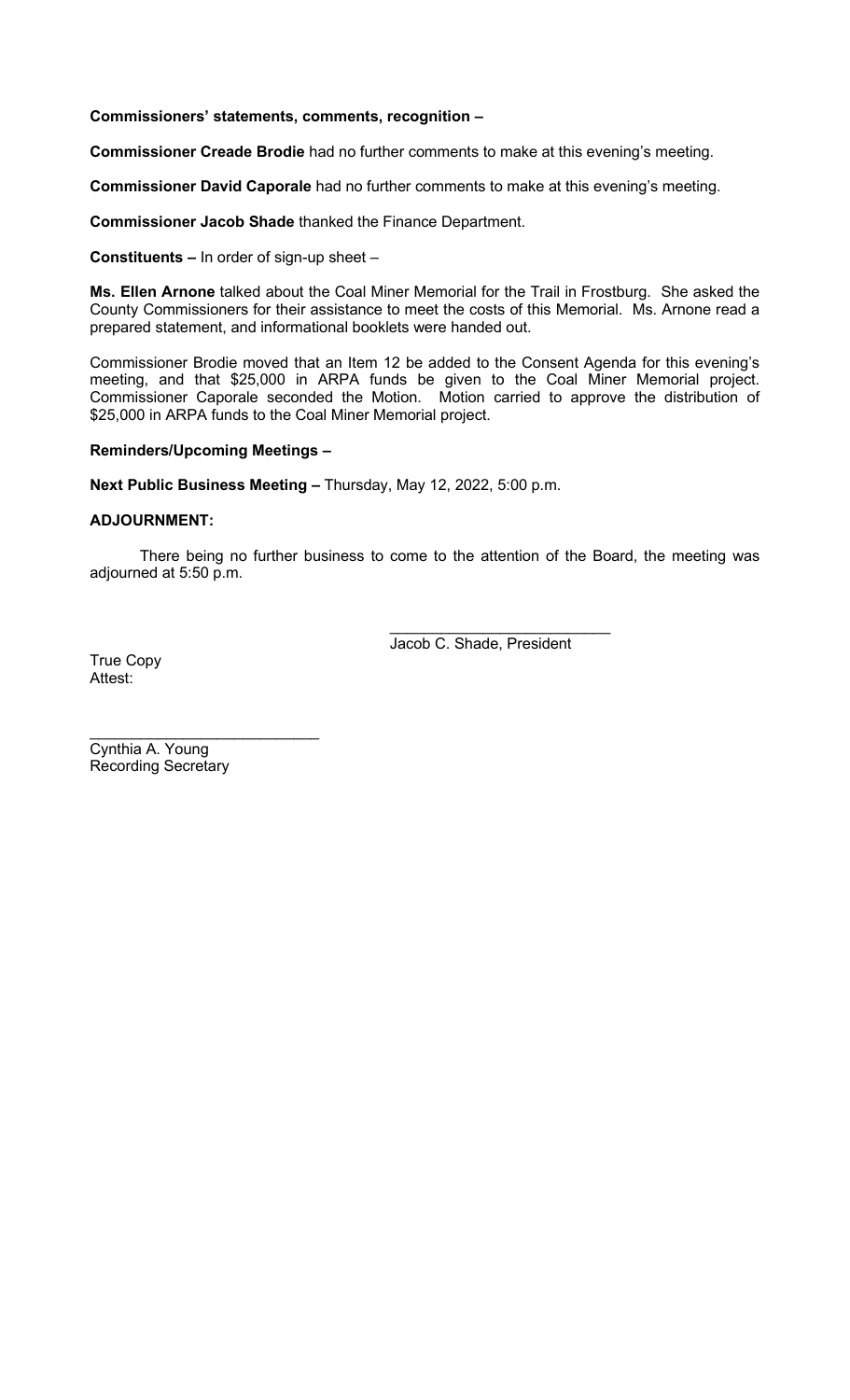

# ALLEGANY COUNTY, MARYLAND

**Finance Office** 701 Kelly Road, Suite 205, Cumberland, Maryland 21502 (301) 777-5916 FAX (301) 777-2072 finance@alleganygov.org www.gov.allconet.org

**LD OF COMMISSIONERS** Jacob C. Shade, President Creade V. Brodie, Jr. David J. Caporale

Jason M. Bennett, CPA, Director of Finance

April 21, 2022

**Allegany County Commissioners County Office Complex** 701 Kelly Road Cumberland, MD 21502

**Dear Commissioners:** 

#### FY 2023 Preliminary Budget

Submitted today for your review is the Fiscal Year 2023 Allegany County, Maryland Preliminary Operating Budget. At this time, the budget is balanced and represents a total general fund budget of \$101,936,577. This amount is an increase of \$5,478,074 or 5.7% from FY 2022's budget.

Included in this budget, at your request, are no tax increases.

This budget incorporates an increase of \$1,653,464 in property taxes due to a 3.8% overall increase in assessments and also includes a \$2,666,168 or 9.2% increase in our income tax revenues as a result of strong FY 2022 performance along with a disparity grant that continues to incorporate the supplemental teacher's pension grant that was enacted during 2012's General Assembly session.

Despite requests for additional funding from most agencies, we were able to fully fund the requests of all of our outside agencies, including the Board of Education, Allegany College of Maryland, the Health Department and the Library System. Also included in the budget presented today is a 2% Cost of Living Adjustment for Allegany County employees and a 5% health insurance cost increase that reflects the rapidly rising costs of the healthcare industry. Additionally, an immediate and additional 2% COLA has been incorporated into today's budget that will become effective with the first pay next month with your approval to help employees deal with the rapidly rising costs that we are all feeling in today's economy.

Thanks to our bond refunding in the fall of 2020, we will be well under our stated debt service goals of \$3 million. This refunding took advantage of historically low Interest rates and saved us \$1.8 million In our FY 22 budget, and keeps us with a debt service transfer of just \$1,474,988 for FY 23.

This year's budget utilizes \$2,461,190 of fund balance, which still allows us to maintain two months- worth of operations and an additional 3% in budget stabilization funds in our fund balance as recommended by **GASB 54.** 

The hard decisions and tough cuts and sacrifices of the past several years are allowing us to present this budget with no tax rate increases and allows us to continue to maintain a strong financial position that the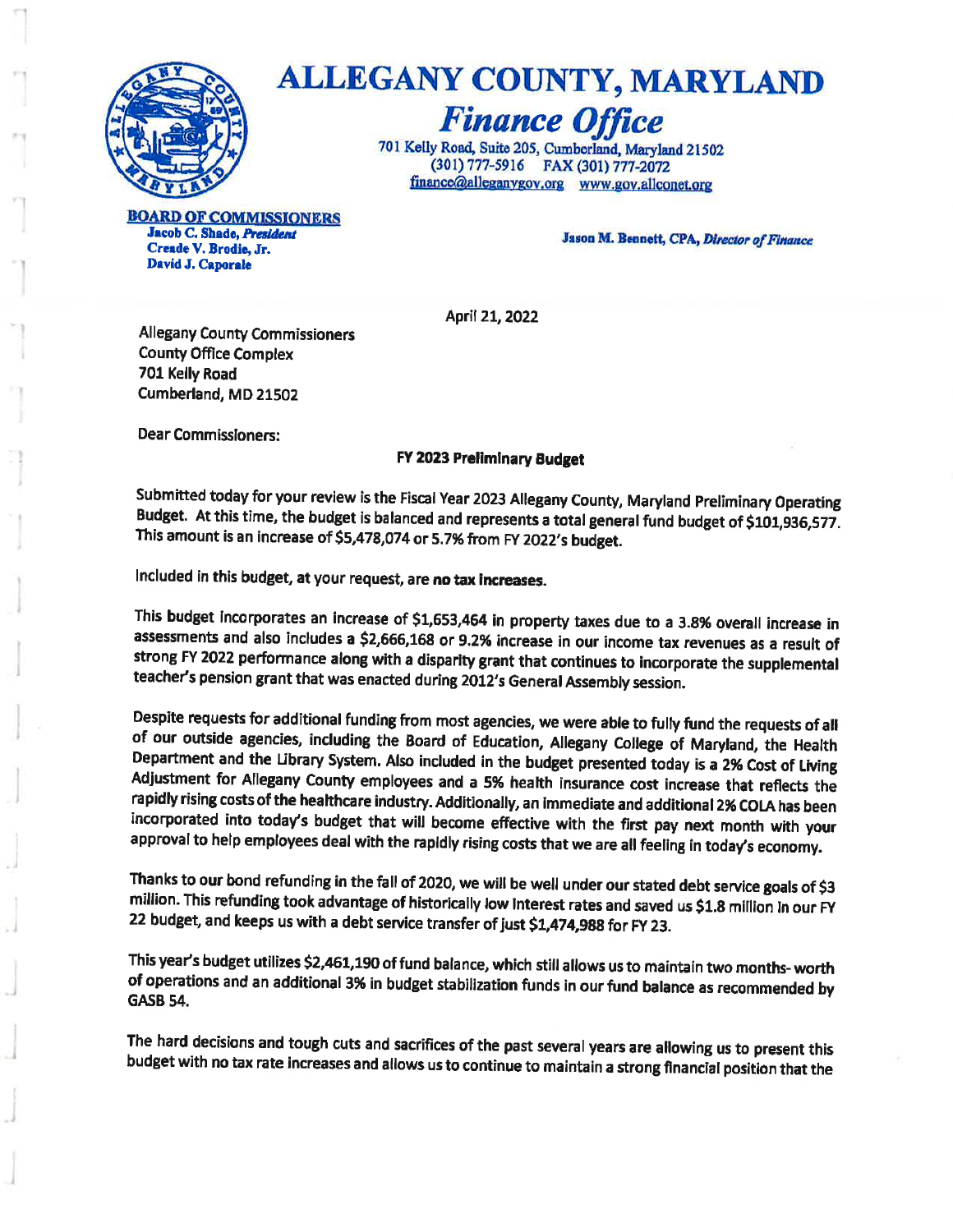tax payers deserve of their government. We have reached or exceeded our goals for debt service and fund balance continues to be well positioned so that we may offer the services we promise to our citizens.

We will have to continue to monitor both the COVID-19 crisis and todays inflationary economy, both of which have gripped the country. To this point, we have positioned ourselves well to continue to weather these storms and deliver service to the taxpayers, but we will have to remain vigilant moving forward.

This preliminary budget document will be available on our website at www.alleganygov.org. Budget Adoption is scheduled for May 26, 2022 and we will be accepting public comment on this document during our May 2022 public business meetings.

Respectfully,

Jason M. Bennett, CPA **County Administrator**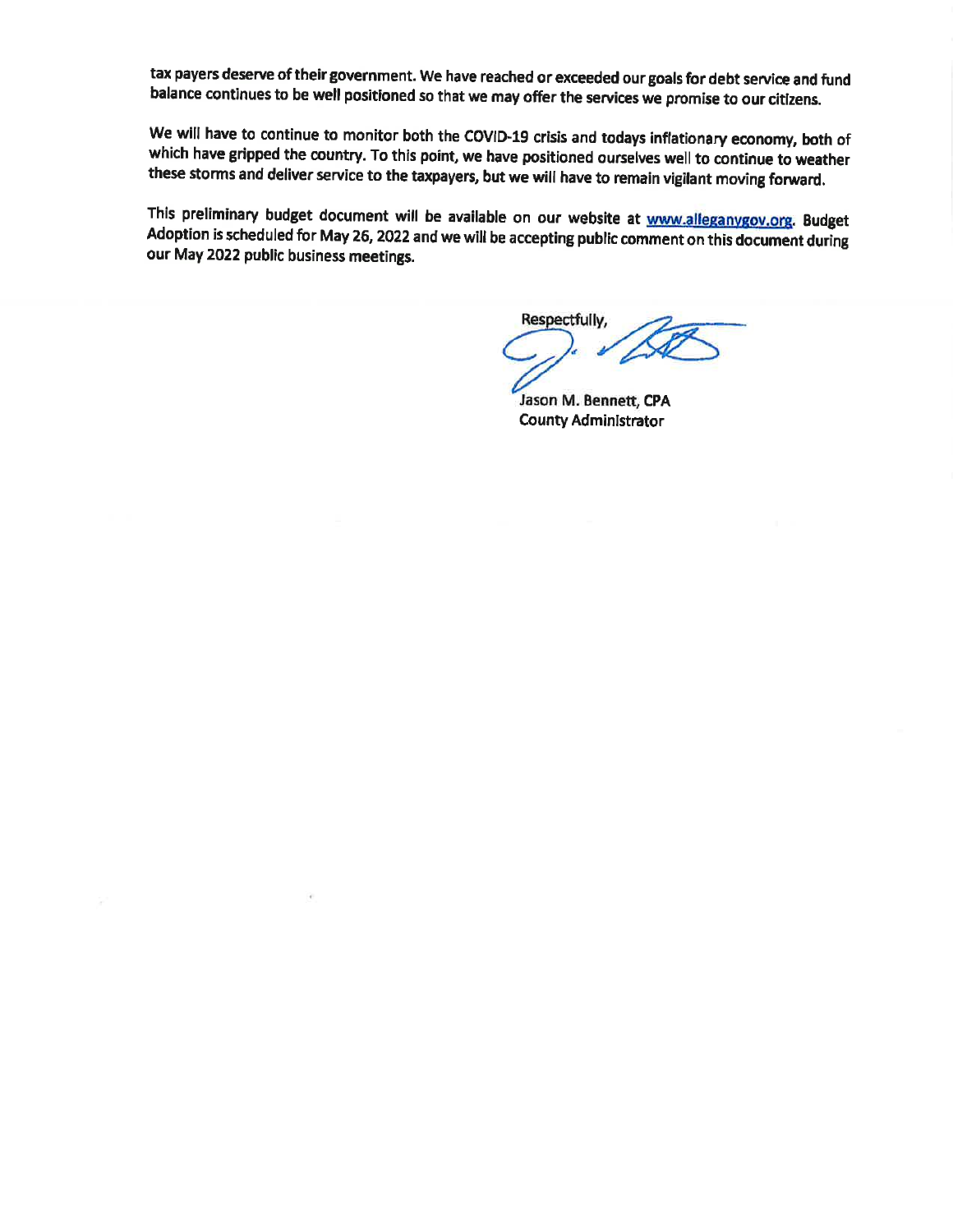

# **Allegany County Commissioners** FY 2023 **Preliminary Budget**

Jason M. Bennett| Administrator| April 21, 2022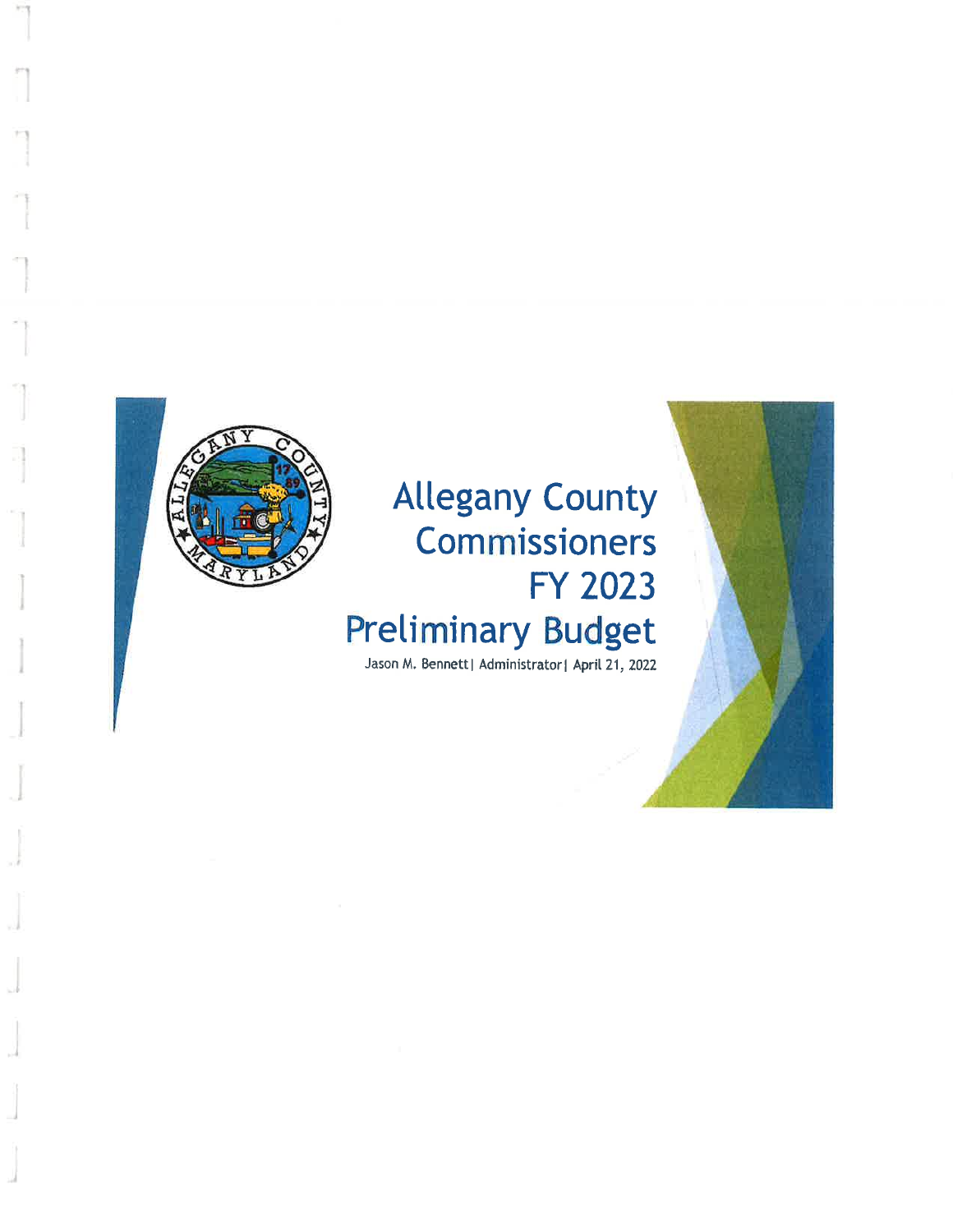# Preliminary Budget Highlights -<br>Total Requested Revenues \$101,936,577

| <b>Highlights</b>              | <b>Changes</b> | Reasoning                                                                        |
|--------------------------------|----------------|----------------------------------------------------------------------------------|
| <b>Property Taxes</b>          | \$1,653,464    | Property taxes 3.8% growth due to rising<br>assessments                          |
| <b>Income Taxes</b>            | \$2,666,168    | Strong FY 2022 performance                                                       |
| <b>Unexpended Fund Balance</b> | \$1,014,627    | Additional Excess Fund Balance Available.<br><b>Required Reserves Maintained</b> |

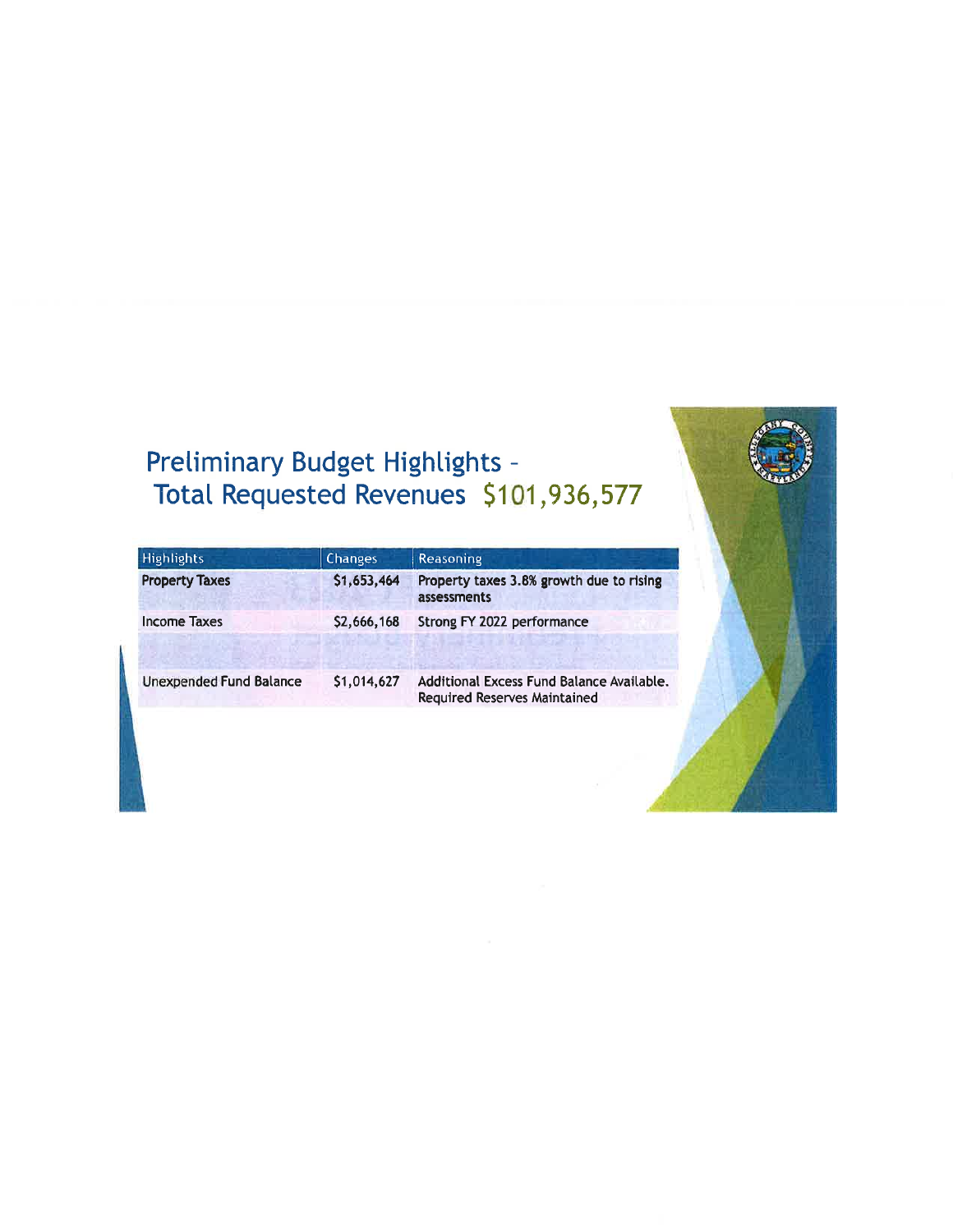# Preliminary Budget Highlights -<br>Total Requested Expenditures \$101,936,577

| Highlights -<br><b>Operating Departments</b>              | <b>Changes</b> | <b>Reasoning</b>                                                                                                    |
|-----------------------------------------------------------|----------------|---------------------------------------------------------------------------------------------------------------------|
| <b>Salaries &amp; Fringe Benefits</b>                     | \$3,625,000    | A total of 4% COLAs and additional<br>staffing<br>5% Health Insurance increase                                      |
| <b>Appropriations to Major</b><br><b>Outside Agencies</b> | \$811,916      | Flat Funding to Board of Education;<br>All others increases - requests fully<br>funded-largely due to salary/fringe |

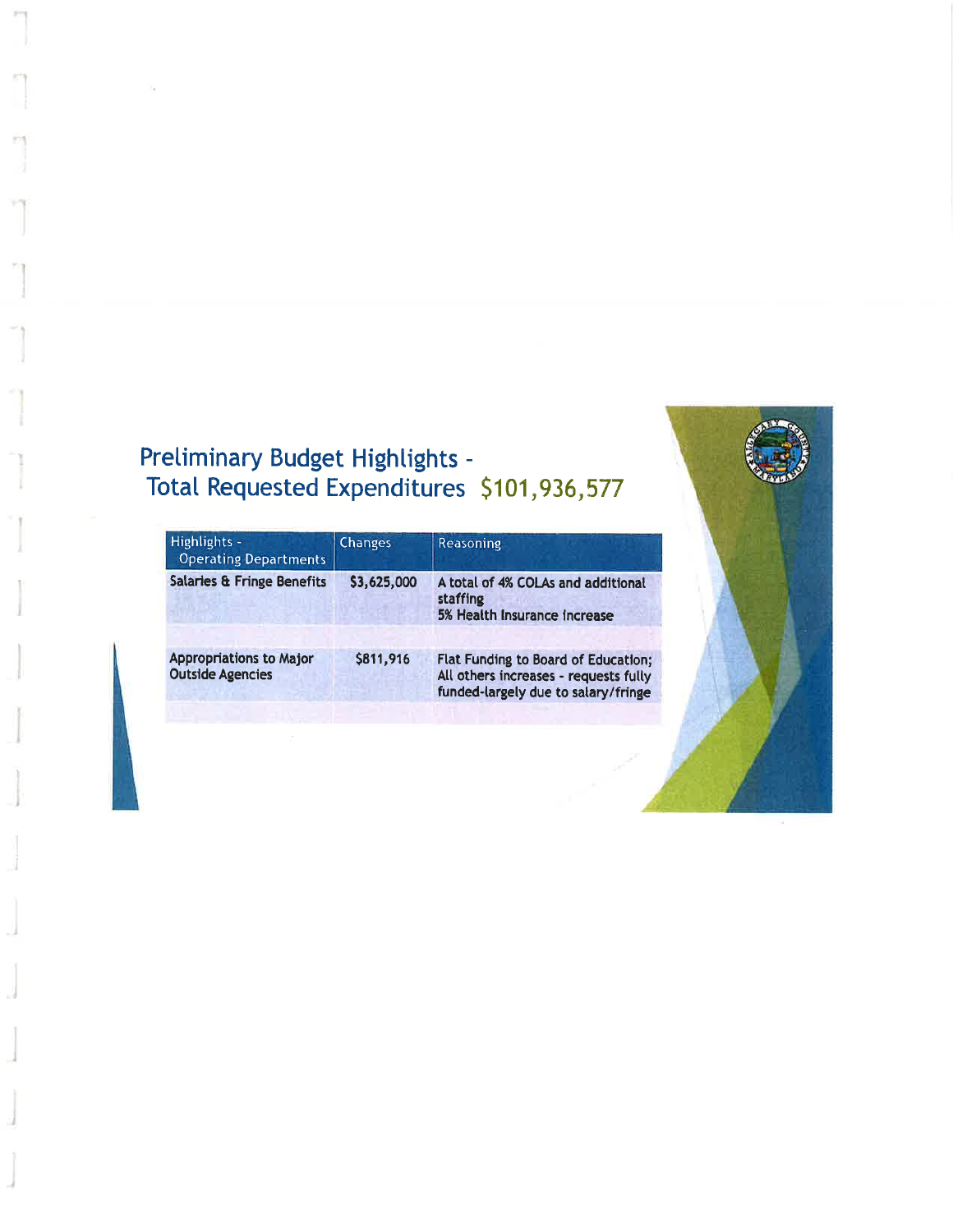# FY 2023 Proposed Tax Rates<br>NO CHANGE IN RATES

All but unincorporated Property Tax Rates actually declined

| <b>INCOME TAX RATE</b>        | 3.05%    |
|-------------------------------|----------|
| <b>REAL PROPERTY TAX RATE</b> | \$0.9750 |
| <b>RECORDATION TAX</b>        | \$3.50   |
| <b>HOMESTEAD CREDIT</b>       | 4.00%    |

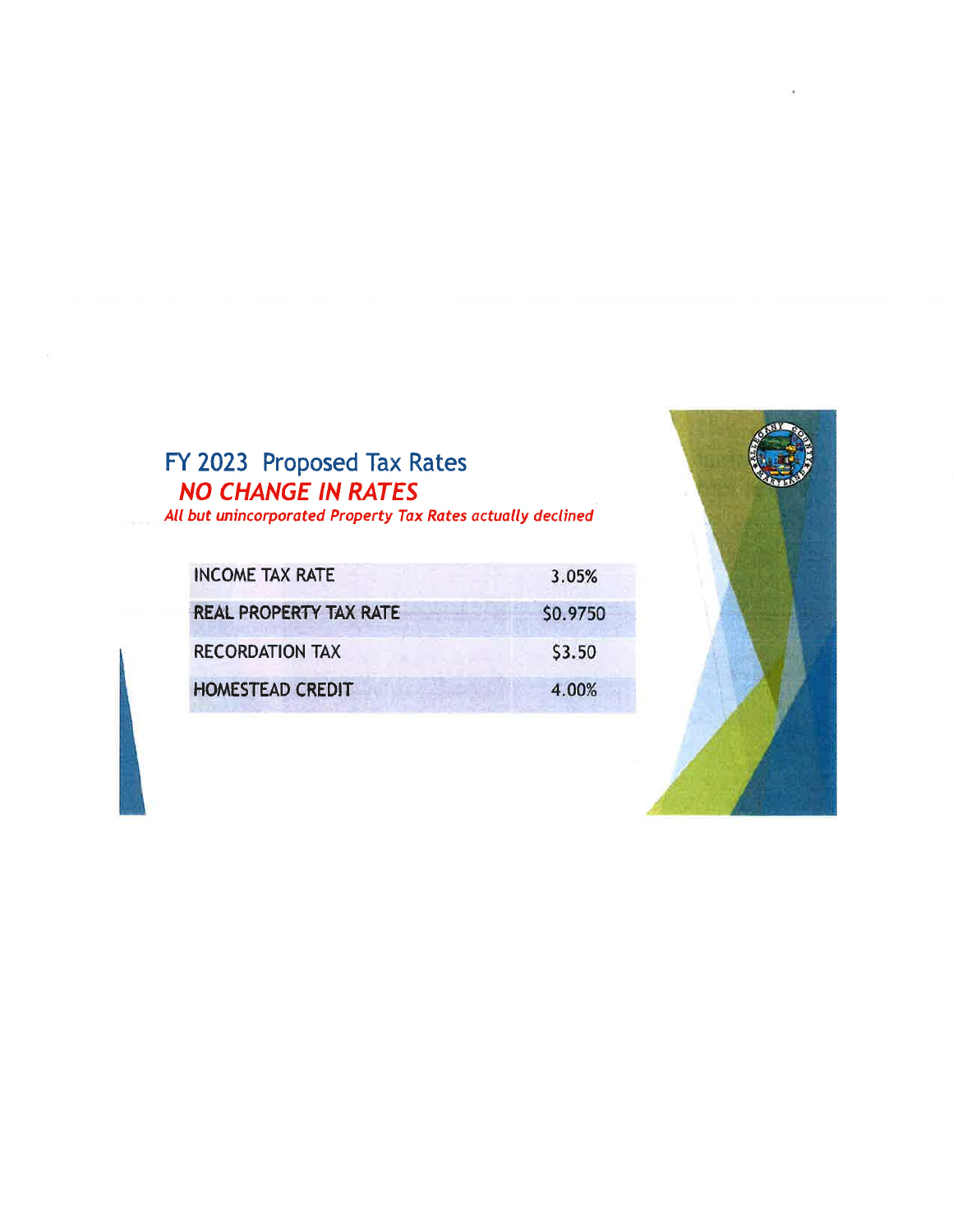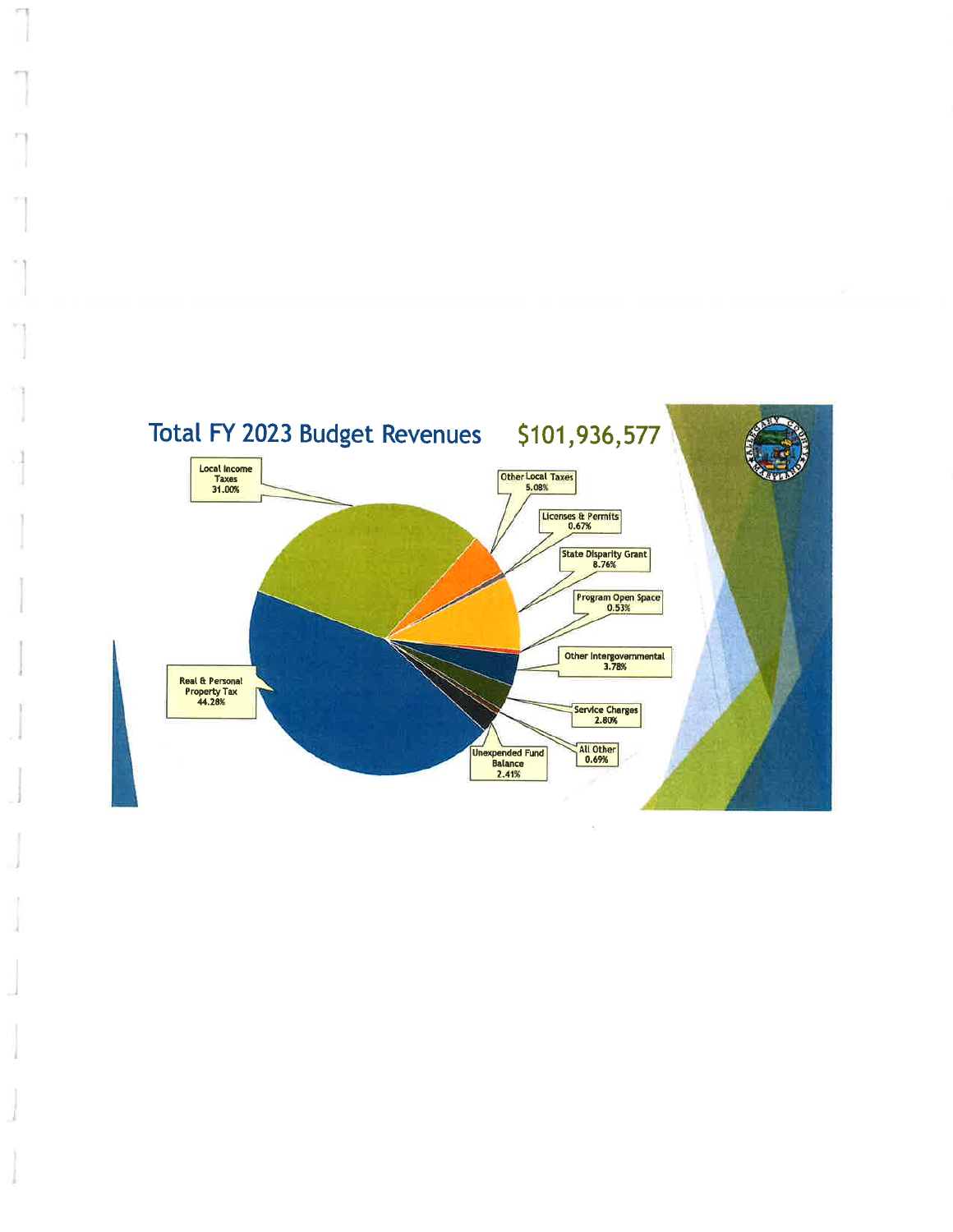# FY 2023 Recommended Budget<br>Revenues & Other Sources Summary

| General Fund                                          | \$101,936,577 |
|-------------------------------------------------------|---------------|
| <b>Coal Haul Roads Fund</b>                           | 60,000        |
| Rocky Gap Slots Revenue Fund                          | 2,698,674     |
| <b>Transit Fund</b>                                   | 2,636,828     |
| Narcotics Task Force Fund                             | 122,941       |
| <b>Gaming Fund</b>                                    | 423,494       |
| Revolving Building Fund                               | 11,919,130    |
| State Fire, Rescue & Inmate<br><b>Commissary Fund</b> | 469,950       |
| Debt Service Fund                                     | 2,704,500     |
| <b>Water Fund</b>                                     |               |
| Sanitary Fund                                         |               |
| Allconet II                                           | 225,058       |
| County Loan Fund                                      | 25,153        |
| TOTAL                                                 | \$123,222,305 |

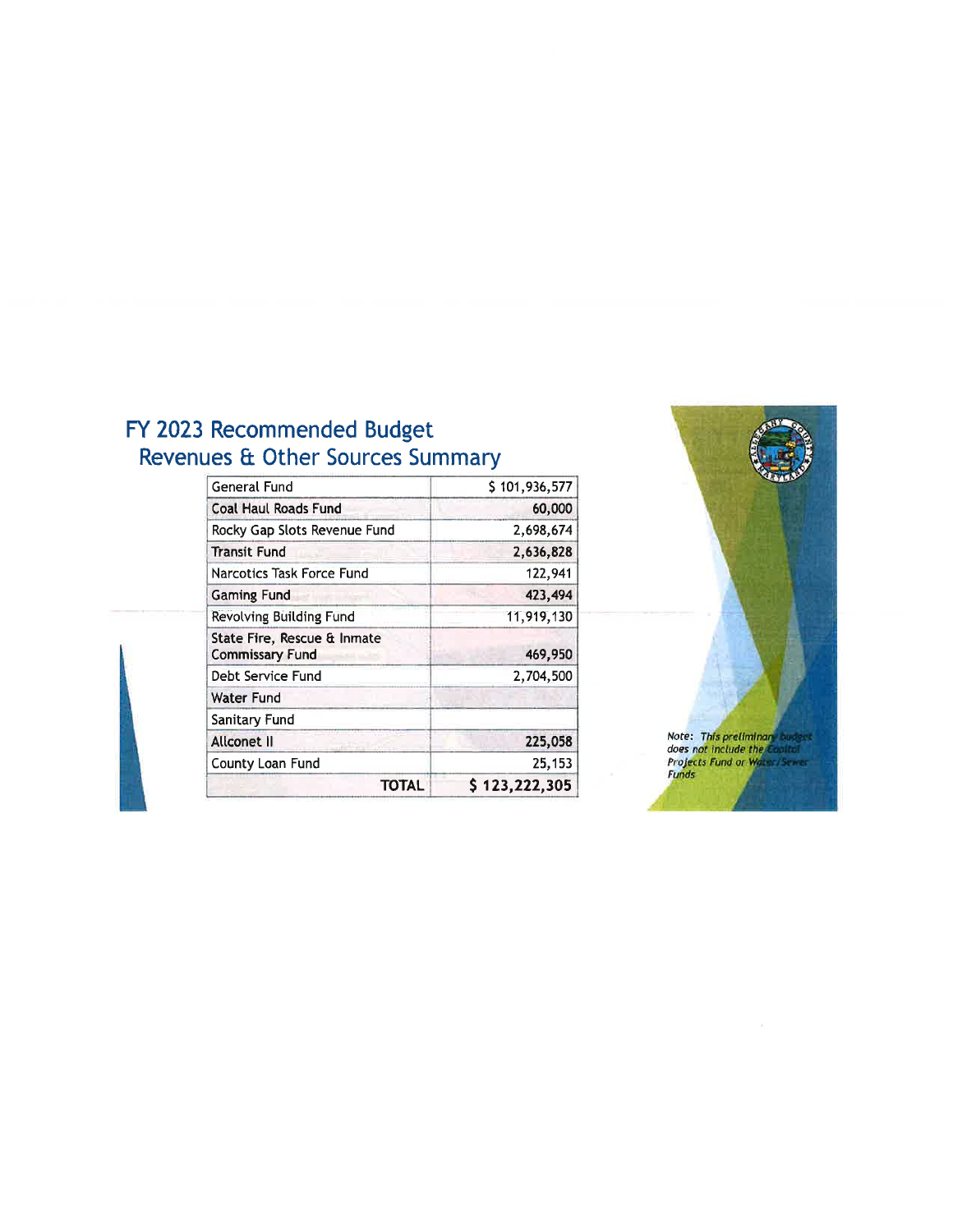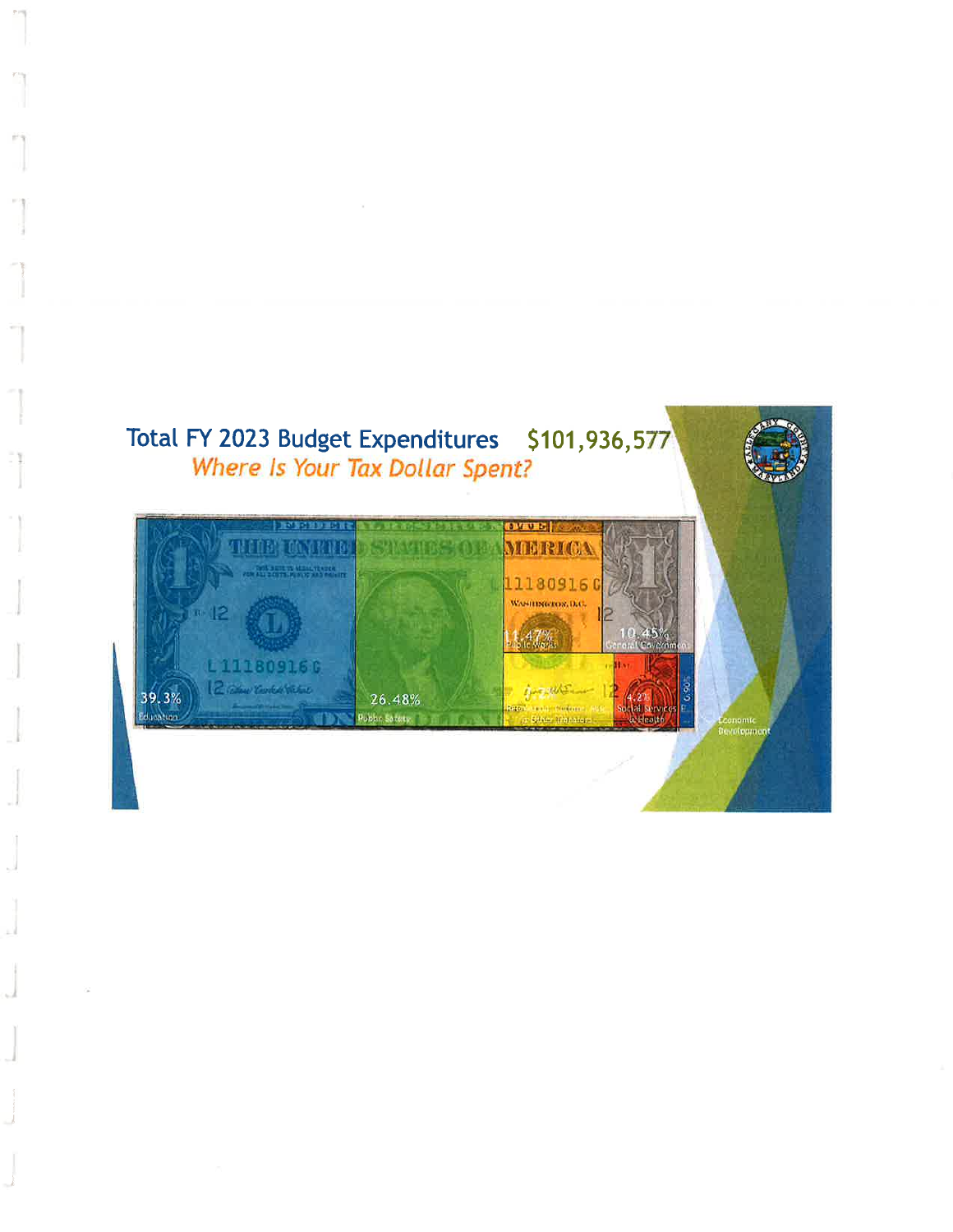

 $\overline{\mathcal{L}}$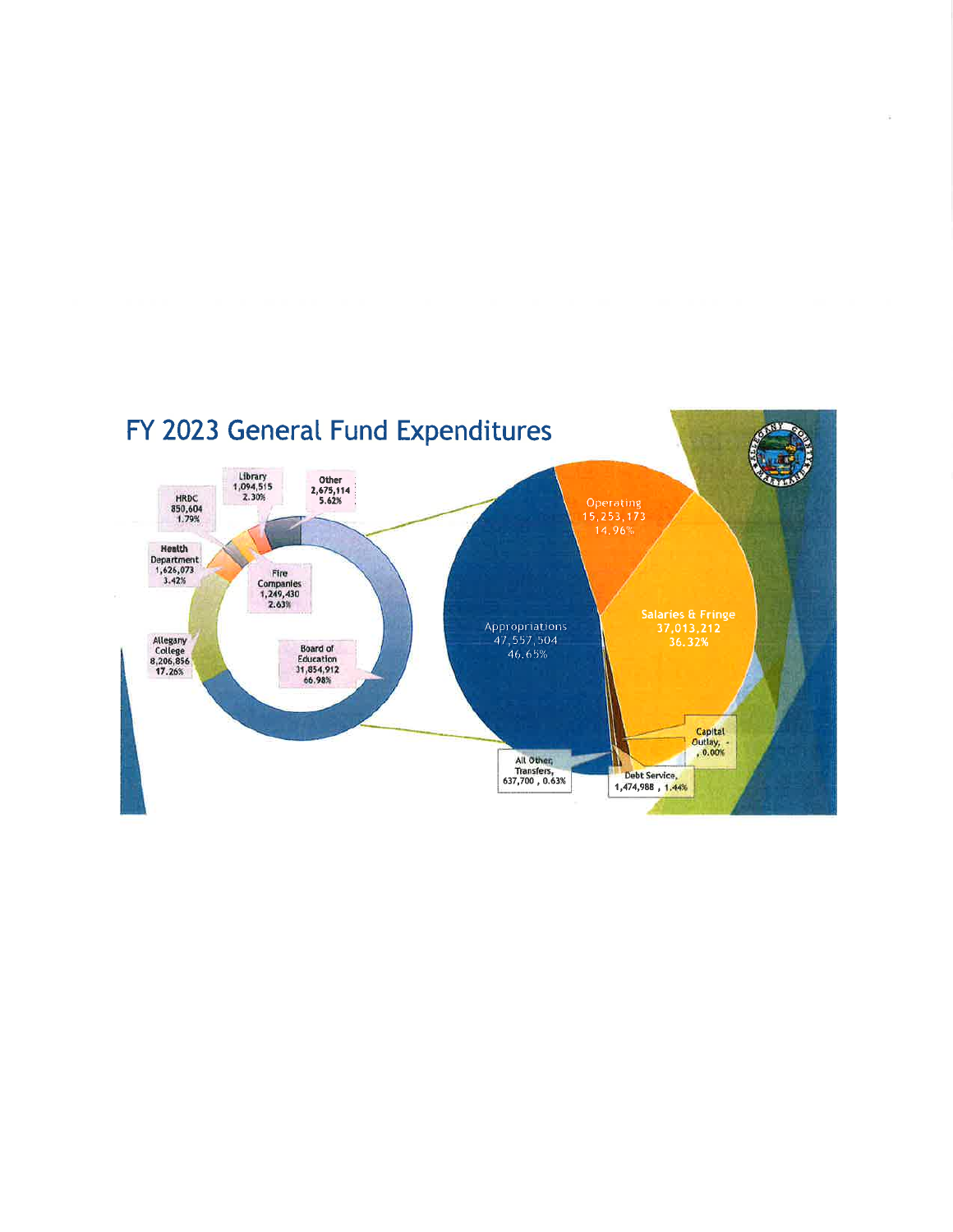# FY 23 Budget<br>General Fund

**Services Not** Provided by **Municipal**<br>Government

| <b>Service</b>                        |    | <b>Dollars</b> | Percentage |  |
|---------------------------------------|----|----------------|------------|--|
| <b>Board of Education</b>             | Ś  | 31,854,912     | 31.2%      |  |
| <b>Detention Center</b>               |    | 9,307,039      | 9.1%       |  |
| Allegany College                      |    | 8,206,856      | 8.1%       |  |
| Debt Service on Services              |    | 1,474,988      | 1.4%       |  |
| 911                                   |    | 3,111,901      | 3.1%       |  |
| <b>State's Attorney</b>               |    | 1,875.991      | 1.8%       |  |
| <b>Health Department</b>              |    | 1,626,073      | 1.6%       |  |
| <b>Allegany County Library</b>        |    | 1,094,515      | 1.1%       |  |
| <b>Other Health Services Programs</b> |    | 568,576        | 0.6%       |  |
| <b>Election Office</b>                |    | 786,061        | 0.8%       |  |
| <b>HRDC (Sr Citizen Centers)</b>      |    | 850,604        | 0.8%       |  |
| Tourism                               |    | 695,410        | 0.7%       |  |
| County Fair & Ag Expo                 |    | 642.874        | 0.6%       |  |
| <b>Transit Operation</b>              |    | 545.916        | 0.5%       |  |
| <b>Animal Control</b>                 |    | 514,000        | 0.5%       |  |
| Circuit Court Master Program          |    | 582,490        | 0.6%       |  |
| Alternative Sentencing Program        |    | 392.648        | 0.4%       |  |
| Solid Waste Recycling                 |    | 205,532        | 0.2%       |  |
| Airport                               |    | 230,000        | 0.2%       |  |
| <b>Emergency Management</b>           |    | 279,074        | 0.3%       |  |
| Sail Conservation                     |    | 191.719        | 0.2%       |  |
| <b>Agricultural Extension Agent</b>   |    | 187.603        | 0.2%       |  |
| <b>Home Detention</b>                 |    | 337,079        | 0.3%       |  |
| Liquor Board                          |    | 121.988        | 0.1%       |  |
| Haz Mat                               |    | 103,915        | 0.1%       |  |
| <b>Family Law Master</b>              |    | 227,456        | 0.2%       |  |
| Some 26 Services for 65% of Budget    | Ś  | 66,015,220     | 64.8%      |  |
| <b>Total General Budget</b>           | \$ | 101,936,577    |            |  |

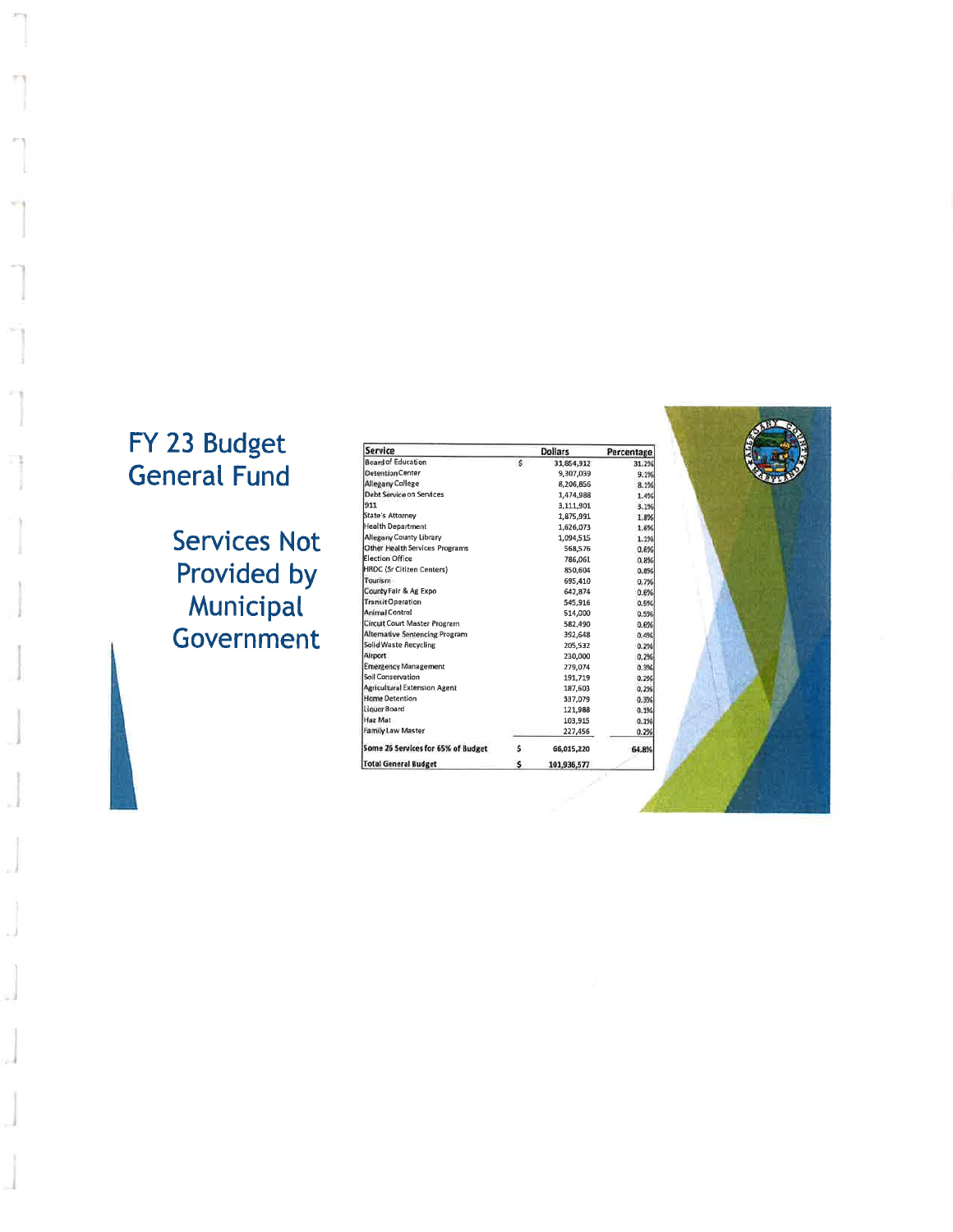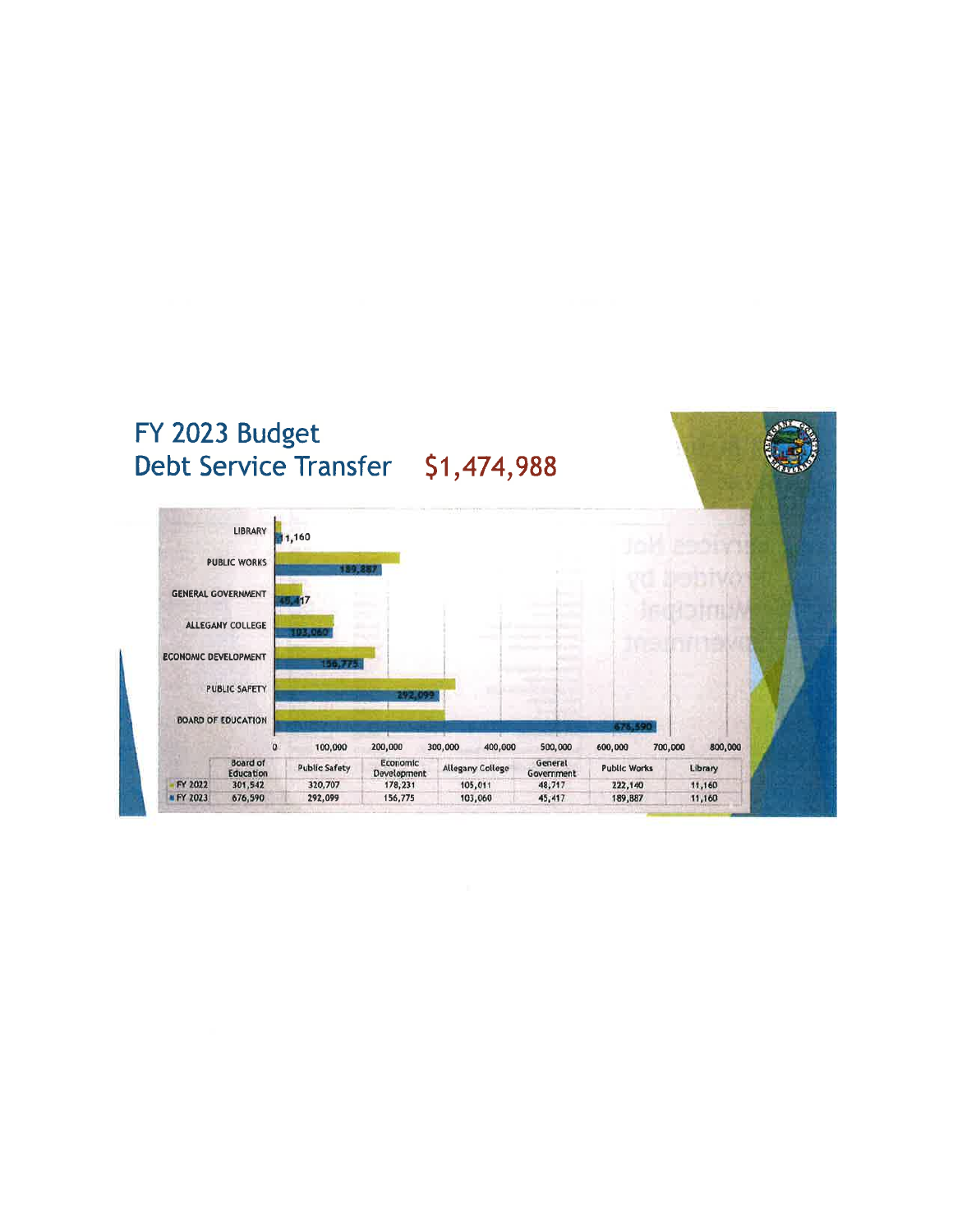|                                                    | Actual<br>2019 | Actual<br>2020 | Actual<br>2021 | <b>Budgeted</b><br>2022 | <b>Budgeted</b><br>2023 |
|----------------------------------------------------|----------------|----------------|----------------|-------------------------|-------------------------|
| <b>County Appropriation</b>                        | 7,630,550      | 7,706,856      | 7,706,856      | 7,706,856               | 8,206,856               |
| Percentage Change                                  | 0.0%           | 1.0%           | 0.0%           | 0.0%                    | 6.5%                    |
| <b>County Appropriation</b>                        | 7,630,550      | 7,706,856      | 7,706,856      | 7,706,856               | 8,206,856               |
| <b>Allegany County Campus</b><br><b>Enrollment</b> | 2,208          | 2,140          | 1,850          | 1,850                   | 1,758                   |
| <b>Appropriation Per Student</b>                   | 3,456          | 3,601          | 4,166          | 4,166                   | 4,668                   |
| Percentage Change                                  | 3.4%           | 4.2%           | 16.0%          | 21%                     | 12%                     |
| County Appropriation +<br><b>Debt Service</b>      | 7,890,487      | 8,033,988      | 8,014,057      | 7,811,867               | 8,309,916               |
| <b>Allegany County Campus</b><br>Enrollment        | 2,208          | 2,140          | 1,850          | 1,850                   | 1,758                   |
| <b>Spending Per Student</b>                        | 3,574          | 3,754          | 4,332          | 4,222                   | 4,726                   |
| Percentage Change                                  | 3,4%           | 5.0%           | 15.0%          | 18%                     | 12%                     |
|                                                    |                |                |                |                         |                         |

s)

È.

 $\sim$ 

Support

For

**ALLEGANY COLLEGE** 

Note: Numbers do not<br>Include \$360,000<br>appropriated annually<br>to the ACM<br>Foundation from<br>Rocky Gop \$fats<br>Proceeds,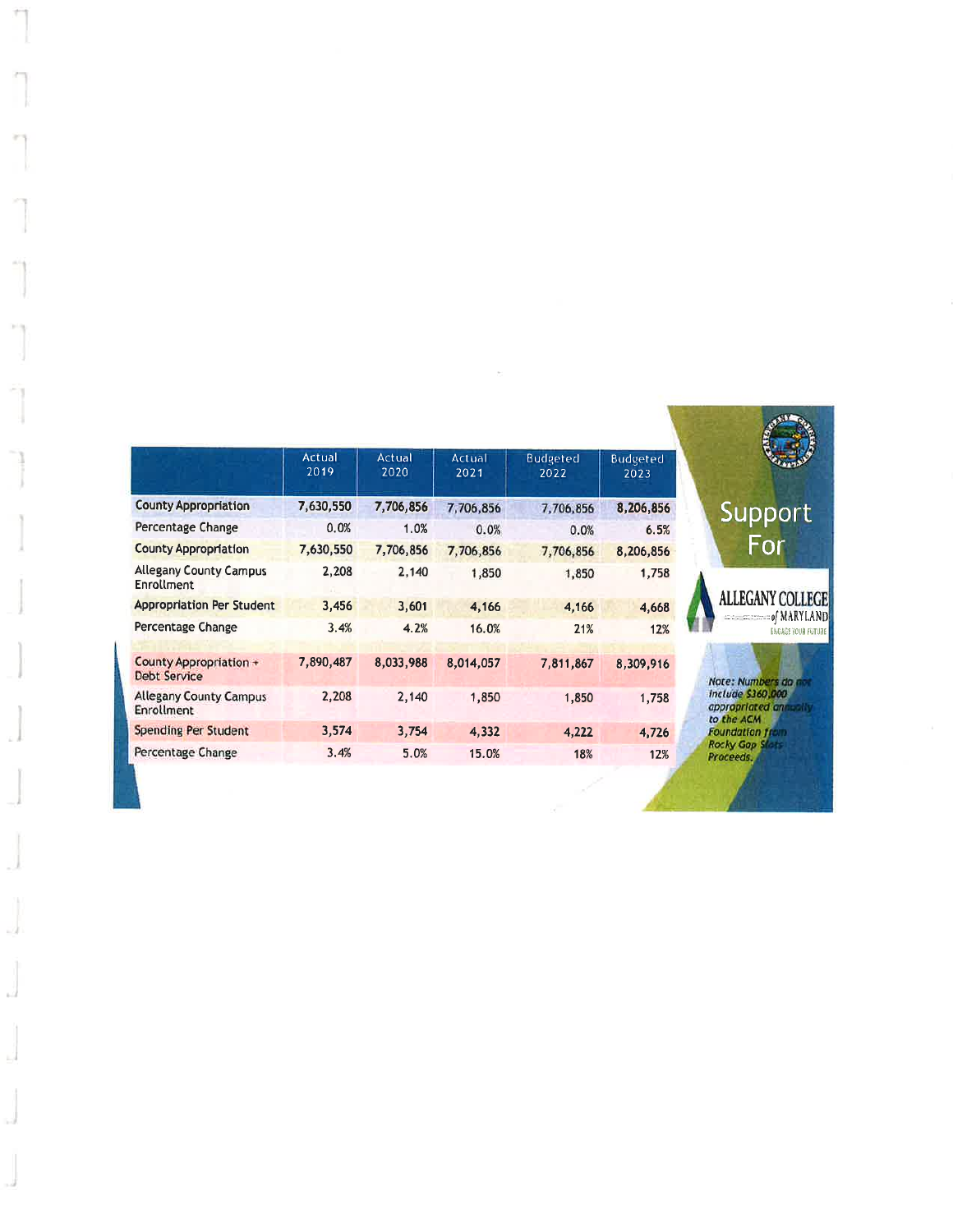|                                                 | <b>Actual</b><br>2019 | Actual<br>2020 | Actual<br>2021 | <b>Budgeted</b><br>2022 | <b>Budgeted</b><br>2023 |
|-------------------------------------------------|-----------------------|----------------|----------------|-------------------------|-------------------------|
| <b>County Appropriation</b>                     | 30,424,308            | 30,734,335     | 30,734,335     | 31,138,671              | 31,854,912              |
| Percentage Change                               | 0.0%                  | 1.0%           | 0.0%           | 0%                      | 2.3%                    |
| <b>County Appropriation</b>                     | 30,424,308            | 30,734,335     | 30,734,335     | 31, 138, 671            | 31,854,912              |
| <b>Student Enrollment</b>                       | 8,437                 | 7,955          | 8,075          | 7,516                   | 8,132                   |
| <b>Appropriation Per Student</b>                | 3,606                 | 3,864          | 3,806          | 4,143                   | 3,917                   |
| Percentage Change                               | 1.2%                  | 7.2%           | $-1.5%$        | 14.0%                   | $-5.5%$                 |
| County Appropriation + Debt<br>Service          | 31,913,860            | 32,235,205     | 32, 144, 216   | 31,440,213              | 32,531,502              |
| <b>Student Enrollment</b>                       | 8,437                 | 7,955          | 8,075          | 7,516                   | 8,132                   |
| <b>Spending Per Student</b>                     | 3,783                 | 4,052          | 3,981          | 4,183                   | 4,000                   |
| Percentage Change                               | 1.1%                  | 7.1%           | $-1.7%$        | 10.1%                   | $-4.5%$                 |
| County Appropriation + Debt<br>Service + Gaming | 31,993,860            | 32,616,978     | 32, 144, 216   | 31,683,306              | 32,709,921              |
| <b>Student Enrollment</b>                       | 8,437                 | 7.955          | 8,075          | 7,516                   | 8,132                   |
| <b>Spending Per Student</b>                     | 3,792                 | 4,101          | 3,981          | 4,215                   | 4,022                   |
| Percentage Change                               | 1.1%                  | 8.1%           | $-1.7%$        | 10.7%                   | $-4.6%$                 |
|                                                 |                       |                |                |                         |                         |

ant<br>ide Pro K<br>Iment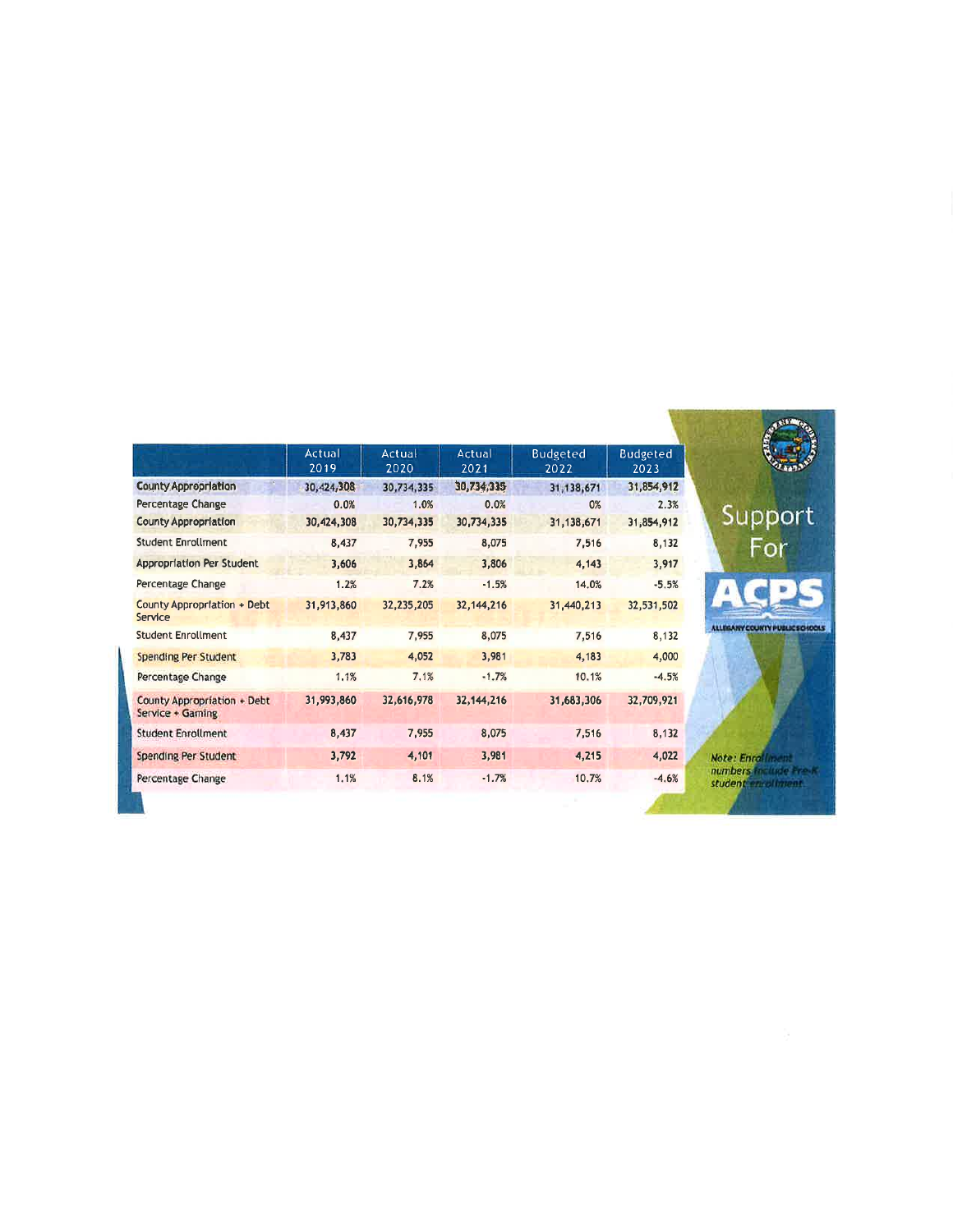# **Budget Information**

- There will be preliminary budget hearings for public input during all meetings in May.  $\overline{1}$
- This document is available online at www.alleganygov.org
- Please feel free to email any questions about this document to finance@alleganygov.org
- Budget Adoption is scheduled for May 26, 2022.

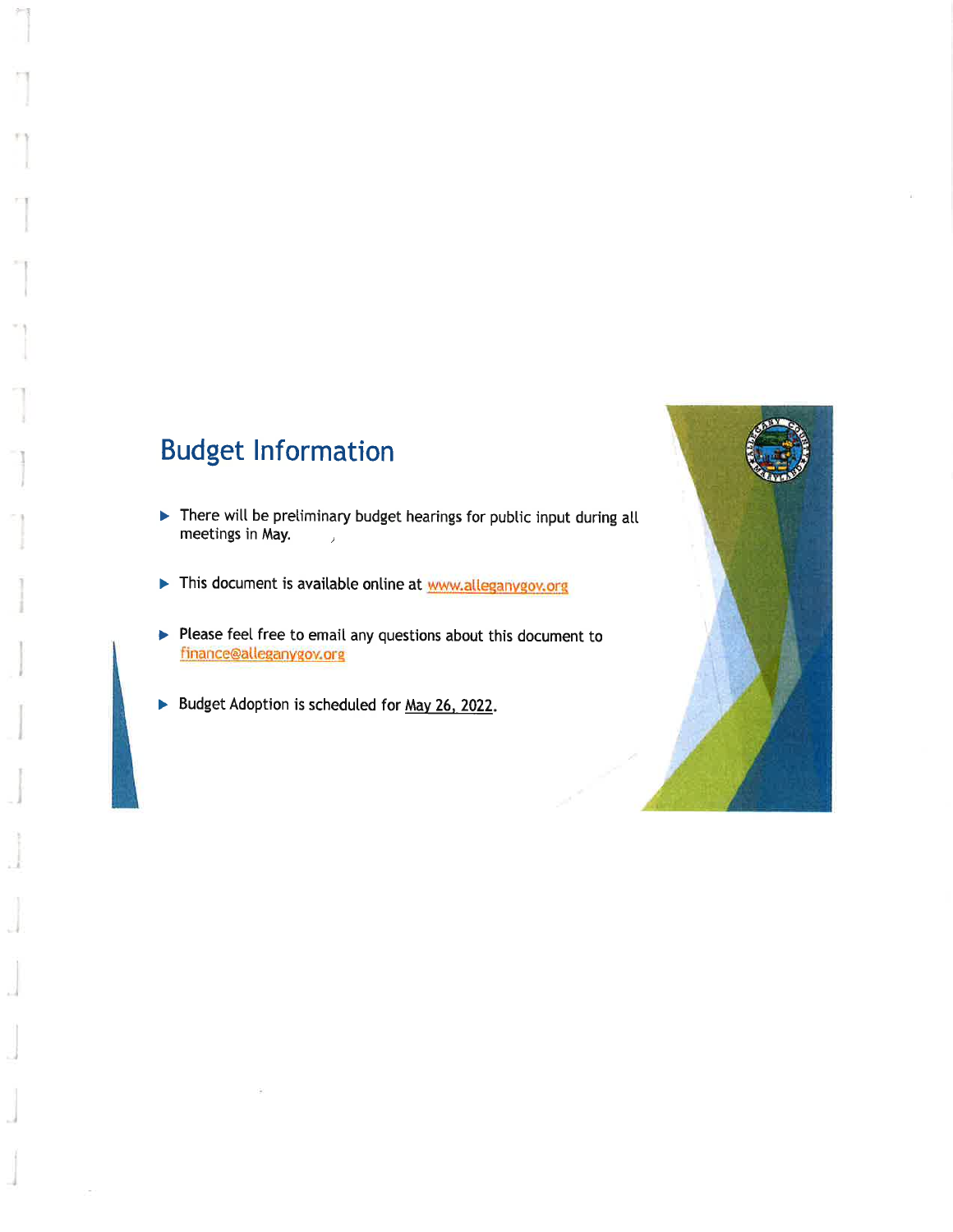

 $\sim$ 

# **ALLEGANY COUNTY**

F.Y. 2023 PRELIMINARY BUDGET<br>April 21, 2022

#### SUMMARY SCHEDULE OF ALL SOURCES AND APPROPRIATIONS

|                                                | F.Y. 2021     | F.Y. 2022     | F.Y. 2023<br><b>REQUESTED</b> | F.Y. 2023<br><b>RECOMMENDED</b> |
|------------------------------------------------|---------------|---------------|-------------------------------|---------------------------------|
| <b>REVENUE &amp; OTHER SOURCES SUMMARY</b>     | <b>ACTUAL</b> | <b>BUDGET</b> | <b>BUDGET</b>                 | <b>BUDGET</b>                   |
| General Fund                                   | \$98,959,890  | \$96,458,503  | \$102,841,468                 | \$101,936,577                   |
| Coal Haul Roads Fund                           | 71,708        | 52,000        | 60,000                        | 60,000                          |
| Rocky Gap Slots Revenue Fund                   | 1,862,603     | 2,445,978     | 2,698,674                     | 2,698,674                       |
| <b>Transit Fund</b>                            | 2,033,872     | 2,366,230     | 2,593,955                     | 2,636,828                       |
| Narcotics Task Force Fund                      | 203,455       | 116,341       | 122,941                       | 122,941                         |
| Gaming Fund                                    | 365,441       | 496,082       | 419,799                       | 423,494                         |
| Revolving Building Fund                        | 4,113,442     | 11,614,985    | 11,905,177                    | 11,919,130                      |
| State Fire & Rescue and Inmate Commissary Fund | 501,611       | 415,970       | 469,950                       | 469,950                         |
| Debt Service Fund                              | 3,332,959     | 2,796,096     | 2,704,500                     | 2.704.500                       |
| <b>Water Districts</b>                         | 5,202,822     |               |                               |                                 |
| Sanitary Districts                             | 8,574,221     |               |                               |                                 |
| Allconet II                                    | 49,231        | 225,058       | 225,058                       | 225,058                         |
| County Loan Fund                               | 250,000       | 25,153        | 25,153                        | 25 153                          |
|                                                | \$125,521,255 | \$117,012,396 | \$124,066,675                 | \$123,222,305                   |
|                                                |               |               |                               |                                 |
|                                                |               |               | F.Y. 2023                     | F.Y. 2023                       |
|                                                | F.Y. 2021     | F.Y. 2022     | <b>REQUESTED</b>              | <b>RECOMMENDED</b>              |
| <b>APPROPRIATION &amp; OTHER USES SUMMARY</b>  | <b>ACTUAL</b> | <b>BUDGET</b> | <b>BUDGET</b>                 | <b>BUDGET</b>                   |
| <b>General Fund</b>                            | \$94 725,846  | \$96,458,503  | \$102,841,468                 | \$101,936,577                   |
| Coal Haul Roads Fund                           | 40.000        | 52.000        | 60.000                        | 60,000                          |
| Rocky Gap Slots Revenue Fund                   | 1855469       | 2,445,978     | 2,698,674                     | 2,698,674                       |
| <b>Transit Fund</b>                            | 2,033,872     | 2,366,230     | 2,593,955                     | 2,636,828                       |
| Narcotics Task Force Fund                      | 178.833       | 116.341       | 122.941                       | 122,941                         |
| <b>Gaming Fund</b>                             | 615,816       | 496,082       | 419,799                       | 423,494                         |
| Revolving Building Fund                        | 5.133.351     | 11,614,985    | 11,905,177                    | 11,919,130                      |
| State Fire & Rescue and Inmate Commissary Fund | 417,925       | 415,970       | 469,950                       | 469,950                         |
| <b>Debt Service Fund</b>                       | 3,332,959     | 2,796,096     | 2,704,500                     | 2,704,500                       |
| <b>Water Districts</b>                         | 4,858,398     |               |                               |                                 |
| <b>Sanitary Districts</b>                      | 10.221,509    |               |                               |                                 |
| Allconet II                                    | 151,358       | 225,058       | 225,058                       | 225,058                         |
| County Loan Fund                               | 23,566        | 25,153        | 25,153                        | 25.153                          |
|                                                | \$123,588,902 | \$117,012,396 | \$124,066,675                 | \$123,222,305                   |

Note: This preliminary budget does not include the Capital Project Funds or Water/Sewer Funds

b.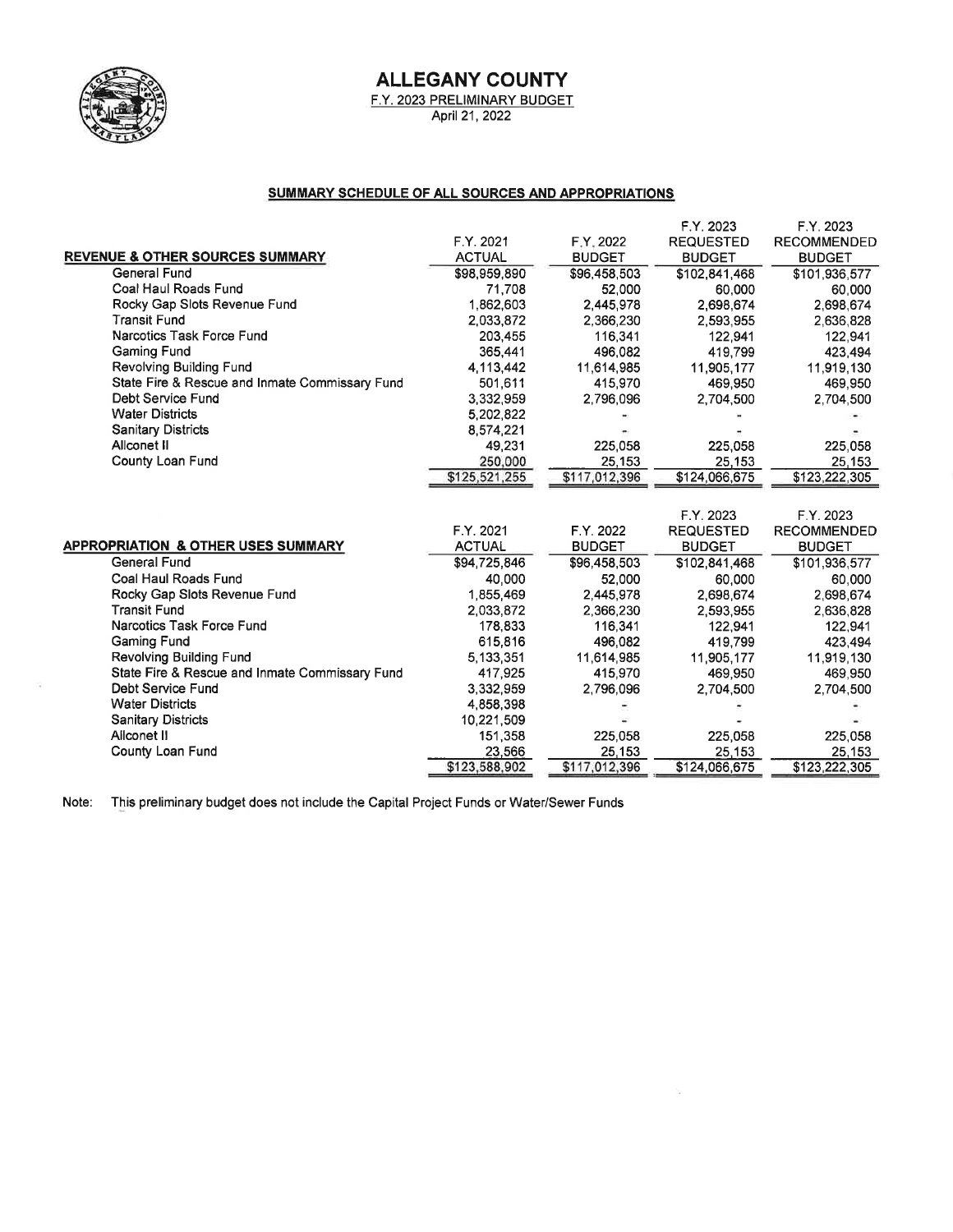

# ALLEGANY COUNTY, MAR'

Dem3

**Finance Office** 701 Kelly Road, Suite 205, Cumberland, Maryland 21502 (301) 777-5916 FAX (301) 777-2072 finance@alleganygov.org www.gov.allconet.org

**BOARD OF COMMISSIONERS** 

Jacob C. Shade, President Creade V. Brodie, Jr. David J. Caporale

Pamela S. Diaz, CPA, Deputy Director of Finance Jason M. Bennett, CPA, County Administrator

# **STAFF REPORT**

TO: Jason M. Bennett, CPA, County Administrator

FROM: Jason M Bennett, CPA - County Administrator

April 18, 2022 DATE:

RE: **Additional 2% COLA for Allegany County Employees** 

For the Action Agenda on: April 21, 2022

# **1. BACKGROUND**

The Allegany County Commissioners are in the process of budget deliberations for FY 23. A 2 percent cost of living adjustment(COLA) has been included in the budget. Unfortunately, the economy is in a period of rapid inflation making the cost of gas and supplies rise rapidly for our employees.

# 2. ISSUES

The commissioners have publicly discussed the potential need for an additional raise for county employees to keep up with inflation and to allow us to continue to be competitive while recruiting for open positions. During our budget workshop on April 14, 2022, the potential impact of an additional 2% COLA to be effective ASAP for county employees was presented. During this discussion, the commissioners indicated that they would like to take action on this during their public meeting on April 21, 2022.

## **3. FINANCIAL IMPACT**

Adding a 2% COLA immediately will have a cost of approximately \$500,000 for all of FY 2023 and will be incorporated into the preliminary budget presentation on April 21, 2022. The cost to implement this COLA to be effective immediately is approximately \$100,000 for the remainder of FY 2022 and a future budget amendment will be prepared to make this change.